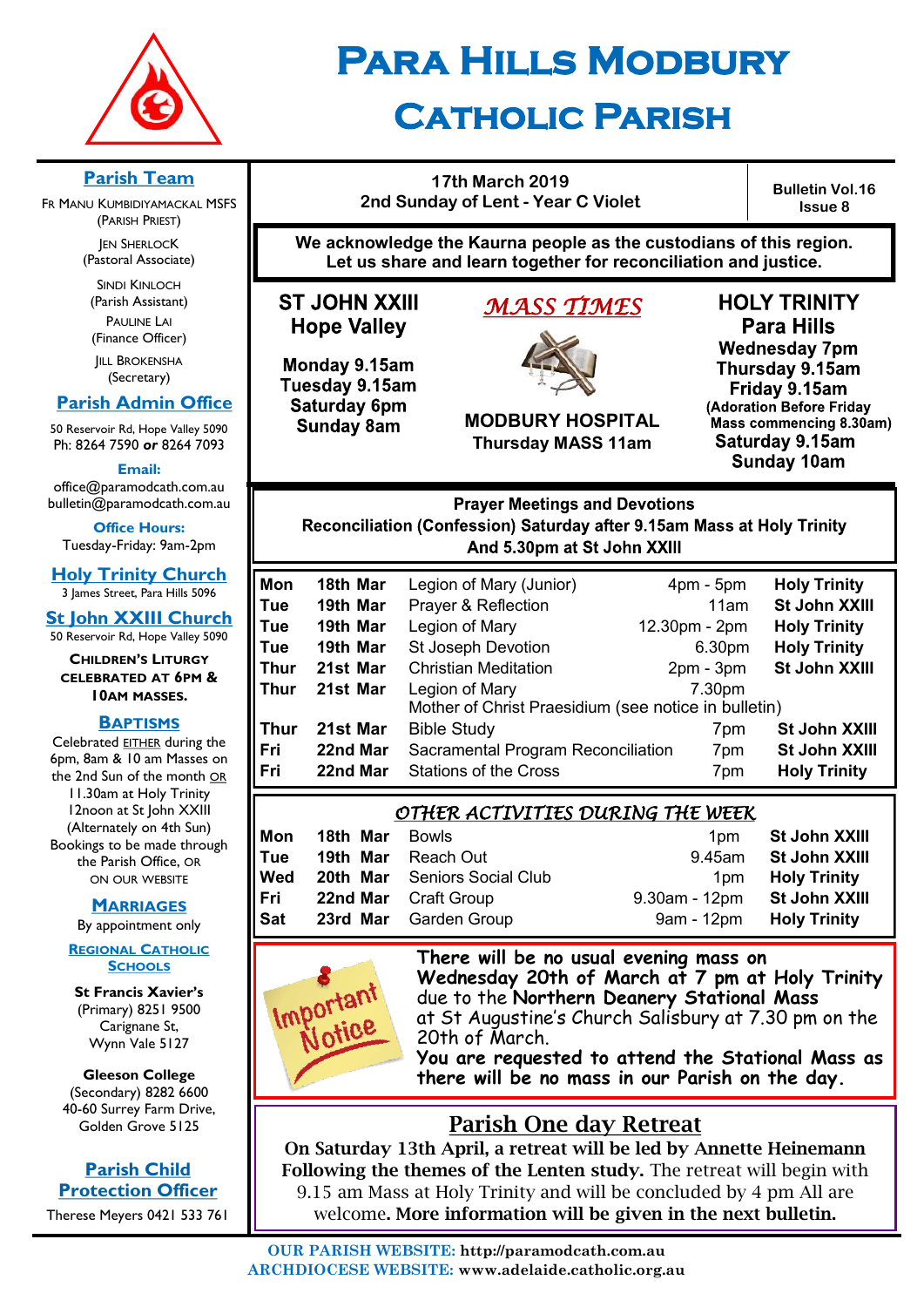# **The Transfiguration Experience**

The readings for the Second Sunday of Lent highlight Jesus' identity as God's beloved Son (revealed at his Baptism and Transfiguration) and confront us with the mystery of Jesus' death on the cross. In order to experience the joy of Easter in this life and to experience of the joy and glory of the Resurrection in the next life, we need to face the Cross head on. In the Transfiguration account in today's Gospel, Jesus is revealed as a glorious figure, superior to Moses and Elijah who appear with him. He is identified by the Heavenly Voice as the beloved Son of God. Thus, the Transfiguration experience is a Christophany, that is, a manifestation or revelation of who

Jesus really is. Describing Jesus' Transfiguration, the Gospel gives us a glimpse of the Heavenly glory waiting for those who do God's will by putting their trusting Faith in Him.

The Church invites us to reflect on Christ's humanity by presenting the temptations of Christ on the first Sunday of Lent, But, on the second Sunday, by presenting the

Transfiguration scene, the Church invites us to reflect on Christ's Divinity. The Transfiguration of Our Lord, like Christmas, is a Christological Feast. In the Incarnation, the Divine enters the human condition. In the Transfiguration, the human shares in Divine glory. The Transfiguration of Our Lord on this Second Sunday in Lent gives those at worship a glimpse of the coming future glory of Christ at Easter. But it also reminds us that the only way to Easter is through the cross.

The primary purpose of Jesus' Transfiguration was to allow him to consult his Heavenly Father in order to ascertain His plan for His Son's suffering, death and Resurrection. The secondary aim was to make his chosen disciples aware of his Divine glory so that they might discard their worldly

ambitions and dreams of a conquering political Messiah and might be strengthened in their time of trial. Further, the Transfiguration enabled Jesus to present himself to the apostles as Israel's redeemer, as had already been foretold by the prophets (St. Ephrem). The Transfiguration

established Jesus' glorious identity as the beloved Son of God and placed His Divine Sonship in the context of Jewish expectations about the Kingdom and the Resurrection.

We share the mountain-top experience of Peter, James and John when we spend extra time in prayer during Lent. Fasting for one day can help the body to store up spiritual energy. This spiritual energy can help us have thoughts that are far higher and nobler than our usual mundane thinking. The hunger we experience can put us more closely in touch with God and make us more willing to help the hungry. The crosses of our daily lives also can lead us to the glory of transfiguration and resurrection.

The Transfiguration offers us a message of encouragement and hope. In moments of doubt and during our dark

moments of despair and hopelessness, the thought of our transfiguration in Heaven will help us to reach out to God and to listen to His consoling words: "This is My beloved Son." Let us offer our Lenten sacrifices to our Lord, that through these practices of Lent and through the

acceptance of our daily crosses we may become closer to him in his suffering and may share in the carrying of his cross so that we may finally share the glory of his Transfiguration. **STATIONS of the CROSS** 

Tanultumbedramataked

Readings for 24th March 2019

| 1st Reading Exodus        |      | $3:1 - 8, 13 - 15$  |
|---------------------------|------|---------------------|
| 2nd Reading 1 Corinthians |      | $10:1 - 6, 10 - 12$ |
| Gospel                    | Luke | $13:1 - 9$          |

#### **Our Community's Prayer Petitions**  *PLEASE NOTE: THE NAMES ON THE SICK LIST WILL REMAIN FOR TWO MONTHS ONLY UNLESS OTHERWISE NOTIFIED.*

**BULLETIN PRAYER LIST:** Please note that names can only be added to this list by immediate family, or the ill person themselves (for reasons of privacy).

#### **Please Remember in your Prayers Those who are sick, especially:**

Asher Caudle, David North, Elijah Neri, Wayne Collins, Antoinette Pascale, Marg Dolman, Charlotte Fussell, Selena (Rose) Quinn, Phyllis Anthony,

Pam Ridley, Reta Lockyer, Michael Pritchard, John MacGrath, Ken Robinson, Graham Armstrong, Mary Redmond, Graham Speed, Marlen Piineda, David Truman, Bruce Mc Andie, Rosa Maria Santos,

Sean Molloy, Betty Roper, Imperia De Ionno, Julie Reimann, Imelda Schulz, Maddison Calleja, Janice Forrester, Ray Zielonka, Jim Marlow,

Gerry Canavan, Jayden Lee, Audrey Athayde, Marie Boulton, Sr. Marleen Dewar OLSH, Kay Kennedy, Rita Robinson, Eileen Ryan, Gary Lockyer, Yvonne Summers, Darcy Ridley, Marie Bakaj, Regan Barry, John Cherry, Dudley Dolman, Fr. Michael Walsh, Pat Feutrill, Paul Holmes, Michael Lochhead.

**Recently Deceased**

Monsignor Denis Edwards, Alice Haughton

#### **Saints/Feast Days Of the Week**

18th St Patrick

19th St Joseph, Spouse of the Blessed Virgin Mary

23rd St Turibius de Mogrovejo



**17th March 2019** 

Tati lives in the remote forest of Indonesia with her husband and children. Earning an income working in a local rubber plantation, her Dayak culture has

relied on the rainforest for generations. However, due to land clearing, many indigenous people are losing their land and livelihoods. Through eco-tourism training supported by Caritas Australia, Tati can now afford to send her children to school. With new hope and commitment Tati aspires to a future free from poverty for her family.

Please donate to Project Compassion 2019 and help lift communities in Indonesia out of poverty, and give them hope to protect our common home.

Lives change when we all give 100%. You can donate through Parish boxes and envelopes, by

visiting www.caritas.org.au/projectcompassion or phoning 1800 024 413.

**Stations of the Cross on Friday Nights during Lent at HOLY TRINITY Church at 7-00pm** 

**RESPONSORIAL PSALM:** *The Lord is my light and my salvation.*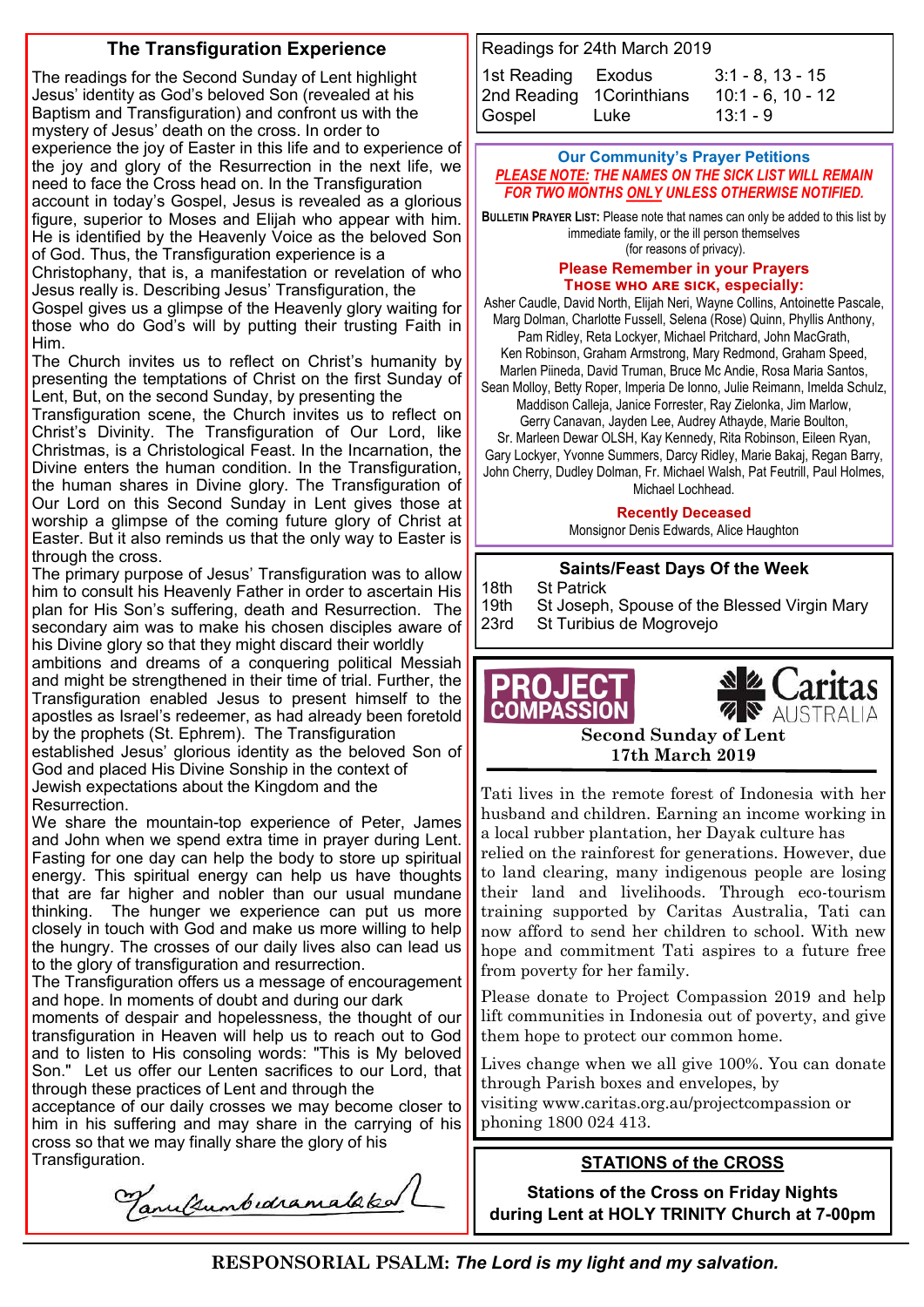#### **ST VINCENT DE PAUL HQ: 1300 729 202 from 9.00am — 1.00pm or www.vinnies.org.au**

# **St Vincent de Paul Modbury Conference**

*Lord your timeless lesson sings out in the voice of constant waves, in the wind through the trees and in the harmonies of life. Wash clean our ears to hear you, make us listen now, for we need your great wisdom to assist us in our life. Amen.*

*After the lull, the storm; We had 10 calls for assistance this week covering 15 adults and 14 children.*

*Our pantry stocks consequently have taken a bit of a hit, but we haven't had to shop much yet this year, although we're running through the Foodland Gift Cards.* 

*Our needs in the pantry are Sugar, Peanut Butter, and Long Life Milk and small Vegemite. It will greatly help if any or all of these items could be placed in the Vinnies' collection basket.* 

## **REACH OUT GROUP**

Reader: Mary M Altar Server: Leo N.

Tuesday 19th March, 2019 9.15am Mass at St John XXIII Offertory: Pam R. & Pat C. Communion: Jos H. & Maureen K. All Welcome



# DEVELOPMENT FUND 2019

Congratulations Margaret Giebel No. 15 Drawn by Jim Jacka for Kathleen Jacka

> Contact: Marg Dolman 8264 1317 to be included in the draw.

# **PROJECT COMPASSION**

Each year Project Compassion brings thousands of Australians in solidarity with the world's poor to help end poverty, promote justice, and uphold dignity. The annual Lenten-time event raises both funds and community awareness about important global issues, and Caritas Australia's role in empowering the world's most vulnerable people.

**The Caritas Australia Project Compassion boxes and envelopes for Lent are now available for collection at the back of the Church**

# **There will be no flowers during Lent.**



All donations will go towards the Easter arrangements. A big Thankyou to the loyal supporters of flower donations to keep our churches beautiful during the year.



#### **NOVENA OF THE HOLY CLOAK OF ST JOSEPH HOLY TRINITY CHURCH**

To pray for all Families, the Priesthood and for the Protection of the Unborn Tuesday 19th March The Novena and Rosary beginning at 6.30pm followed by Mass at 7pm concluding with Adoration of the Blessed Sacrament with Benediction.

*"I put all my desires, cares and wishes for you in the Sacred Heart. I know it protects and guards you." (St Mary of the Cross MacKillop)*

# **LENTEN STUDY OF THE GOSPEL OF LUKE**

Father Jack has prepared a study on Luke's gospel. The sessions will be on every Thursday of Lent starting at 7 pm.

Sessions will finish at 9pm sharp. Come along to St John XXIII Catholic Church 50 Reservoir Road, Hope Valley On Saturday 13<sup>th</sup> April, a retreat will be led by Annette Heinemann following the themes of the Lenten study. All are welcome, bring your bible and notebook.

#### Please Note Change of Mass Times During Lent at Holy Trinity

During Lent an extra Mass will be celebrated at Holy Trinity Church on Thursday mornings at 9.15am.



# **HAPPY BIRTHDAY MARCH BABIES**

24th Ken Randell

#### **NORTHERN DEANERY STATIONAL MASS 2019**

You are cordially invited for the Northern Deanery Stational Mass with all the ordained and the candidates seeking full communion with the Catholic Church. You are requested to join us for a shared supper after the mass Date: Wednesday 20<sup>th</sup> March 2019 Time: 7:30 PM

Place: St. Augustine's Church Salisbury 23 Commercial Road, Salisbury, SA 5108

**GOSPEL ACCLAMATION:** *Glory and praise to you, Lord Jesus Christ! From the shining cloud the Father's voice is heard: this is my beloved Son, hear him. Glory and praise to you Lord Jesus Christ!*